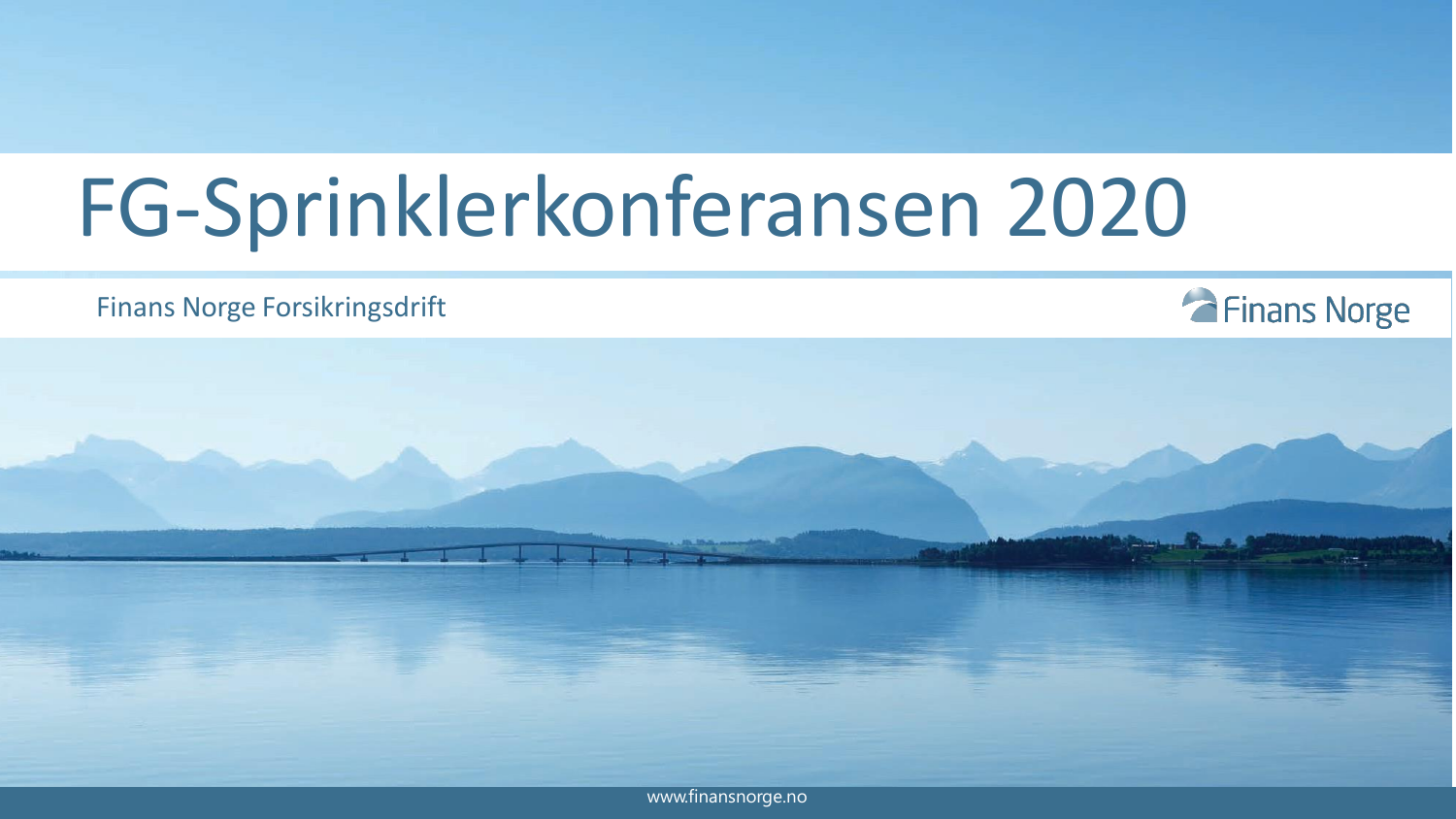# «Vi er digitalisering»

• **Helsenett** • **Digitale skademeldinger** • **TFFAuto** • **DBS FG Kontroll**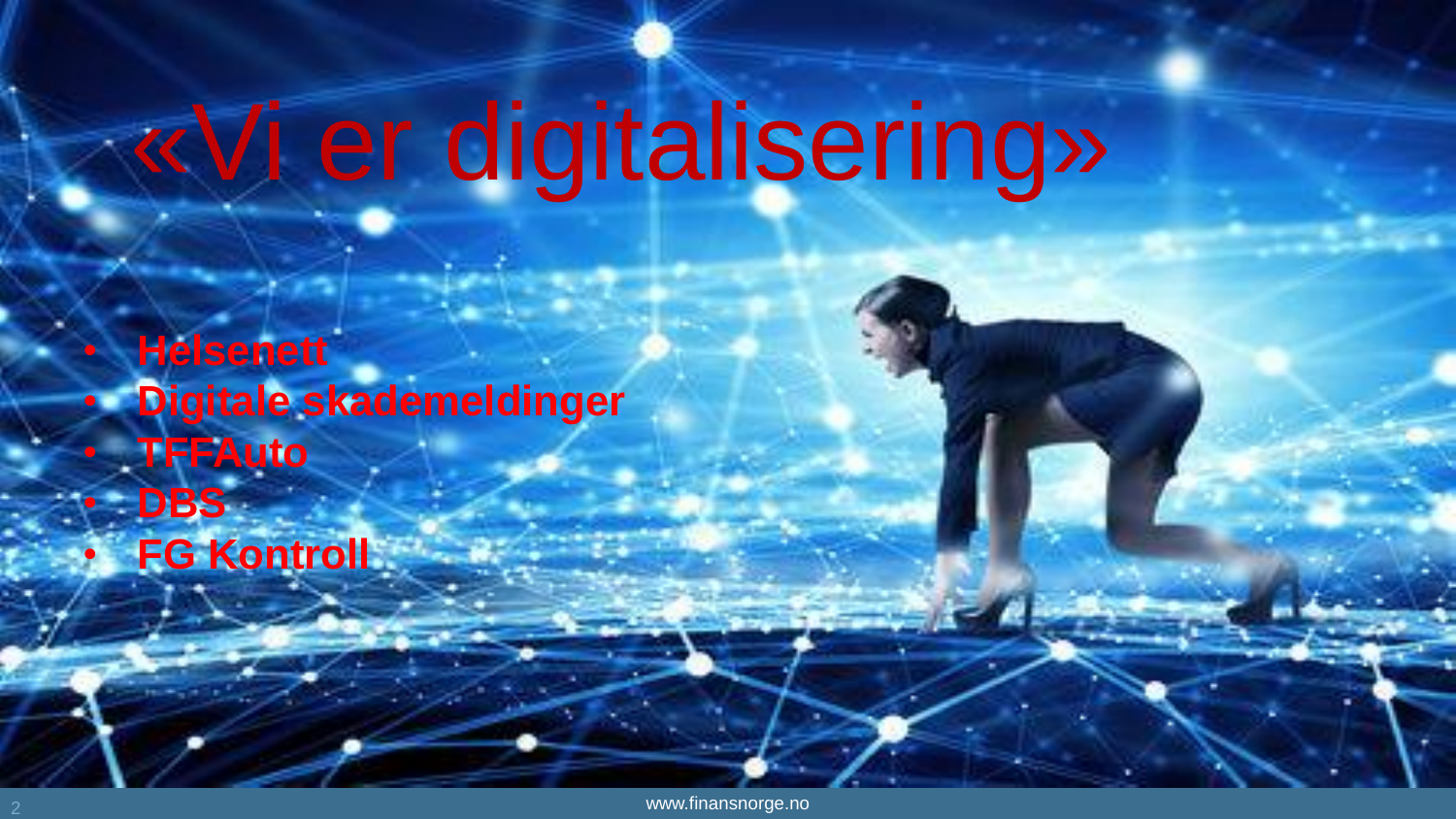### Hva bekymrer mest?

- **1. CYBER INCIDENTS** (e.g. cyber crime, IT failure/outage, data breaches, fines and penalties)
- **2. BUSINESS INTERRUPTION**
- **3. CHANGES IN LEGISLATION AND REGULATION** (e.g. trade wars and tariffs, economic sanctions,protectionism, Brexit, Euro-zone disintegration)
- **4. NATURAL CATASTROPHES** (e.g. storm, flood, earthquake, bushfires)
- **5. MARKET DEVELOPMENTS** (e.g. volatility, intensified competition/new entrants, M&A, market stagnation, market fluctuation)
- **6. FIRE, EXPLOSION**
- **7. CLIMATE CHANGE** /increasing volatility of the weather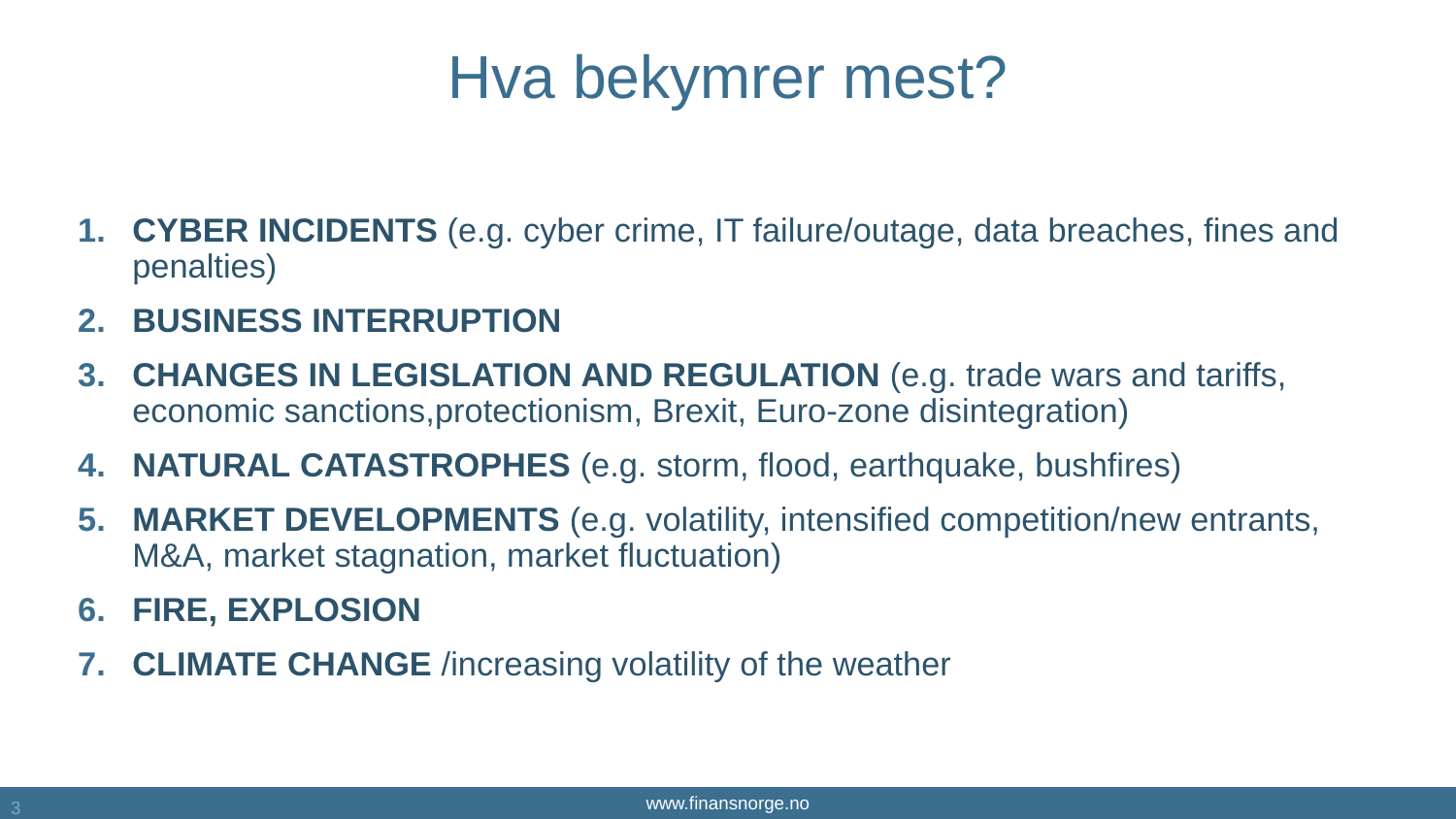

Japan , 9 mrd US dollar tap i forsikring. Største naturskader i 2019<br>16. Mrd US dollar totalt

www.finansnorge.no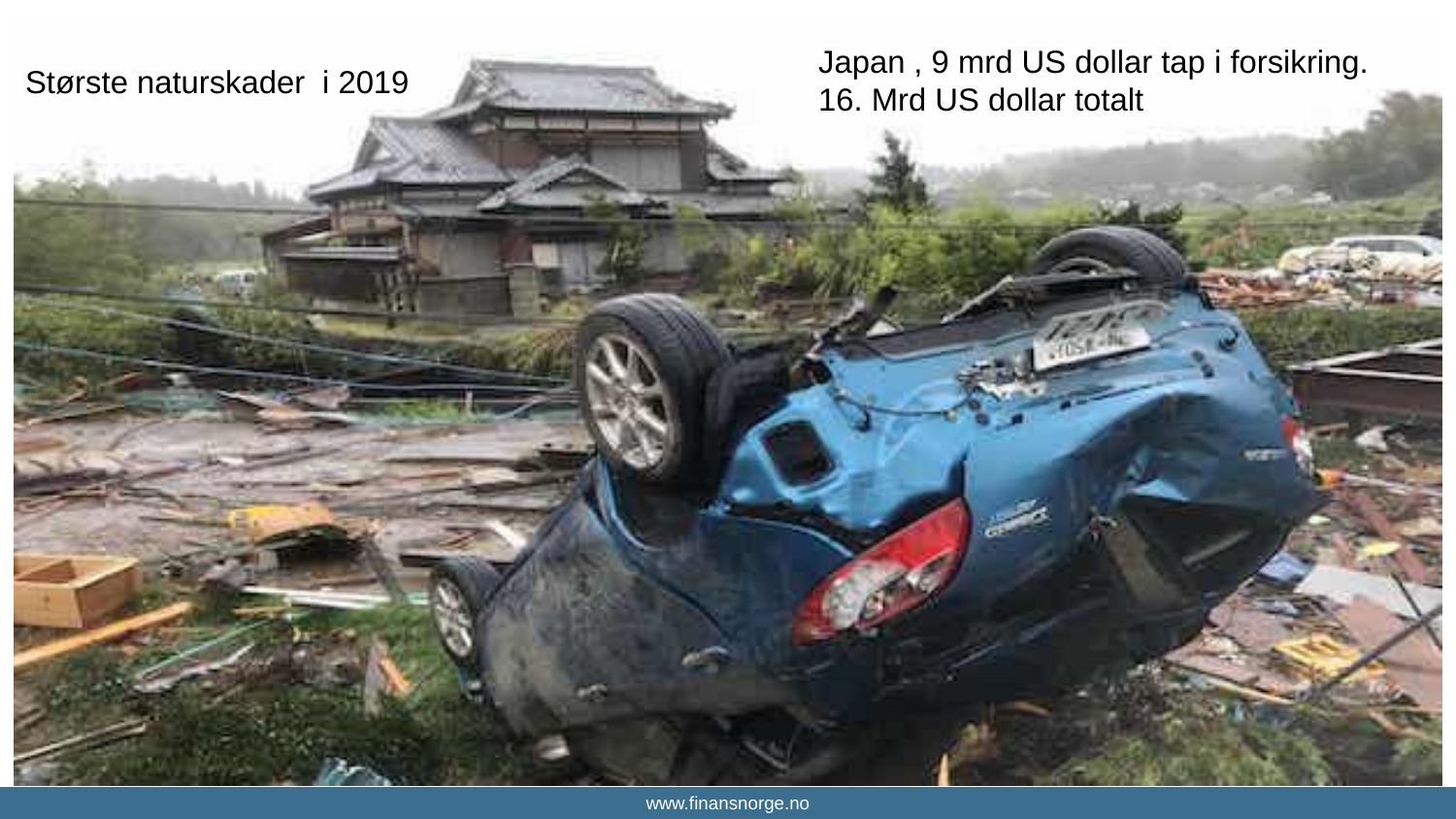### BLOCKCHAIN



#### **Enter flight details**

Provide information on flight number, departure date, country of residence



Personalize coverage

Choose coverage amount, conditions and confirm



#### Purchase

Upon payment, the record is stored on the blockchain and no changes can be made by the insurer after

5.

#### Instant payout Automatic, hassle-free compensation triggered and customer is notified when plane lands



............

#### Flight delayed >2 hours Smart contract confirms with a public flight database ('Oracle') that a delay has happened

 $\le$ 

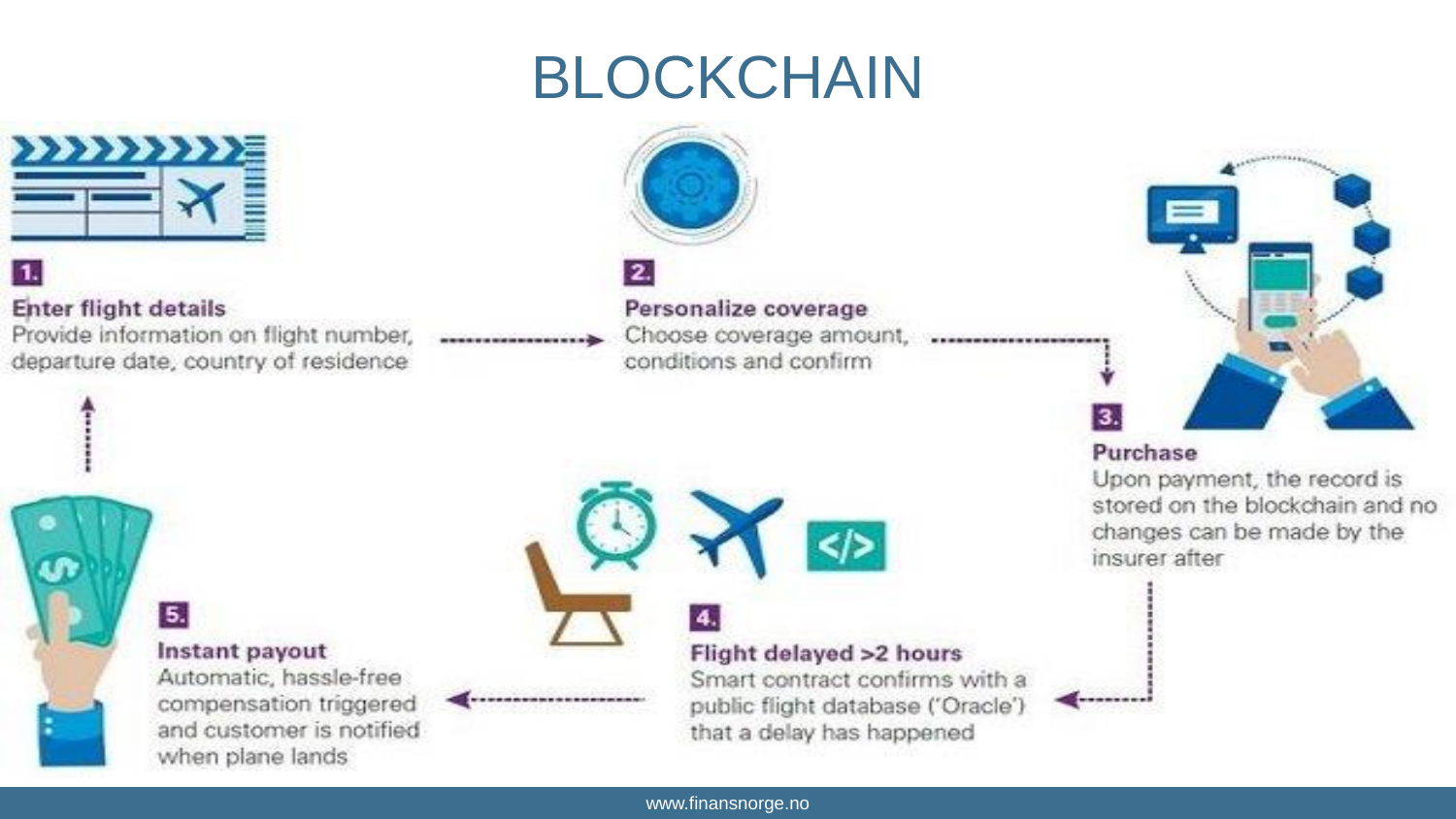### **RISKBLOCK™ ALLIANCE - PROOF OF**

佰

TECHNOLOGY **R3 CORDA**

RiskBlock Alliance has developed a Proof of Insurance for the US market, which holds similarities to green card.

APPLICATION **PROOF OF INSURANCE**

**INDUSTRIES**<br> **INSURANCE** 

INDUSTRIES **INSURANCE**

"**PROOF OF INSURANCE**" application that enables motor vehicle drivers and law enforcement to confirm insurance coverage accuracy in real-time, without relying on paper forms



Similar use cases  $\times$ already digitalized Gradual transition possible Possible differences in EU regulation **STAGE DEVELOPMENT & IMPLEMENTATION** LOCATION **USA** Pros Cons

**Source** [https://www.youtube.com/w](https://www.youtube.com/watch?v=oJ0Oj8vDfm8) atch?v=oJ0Oj8vDfm8



11.

ററ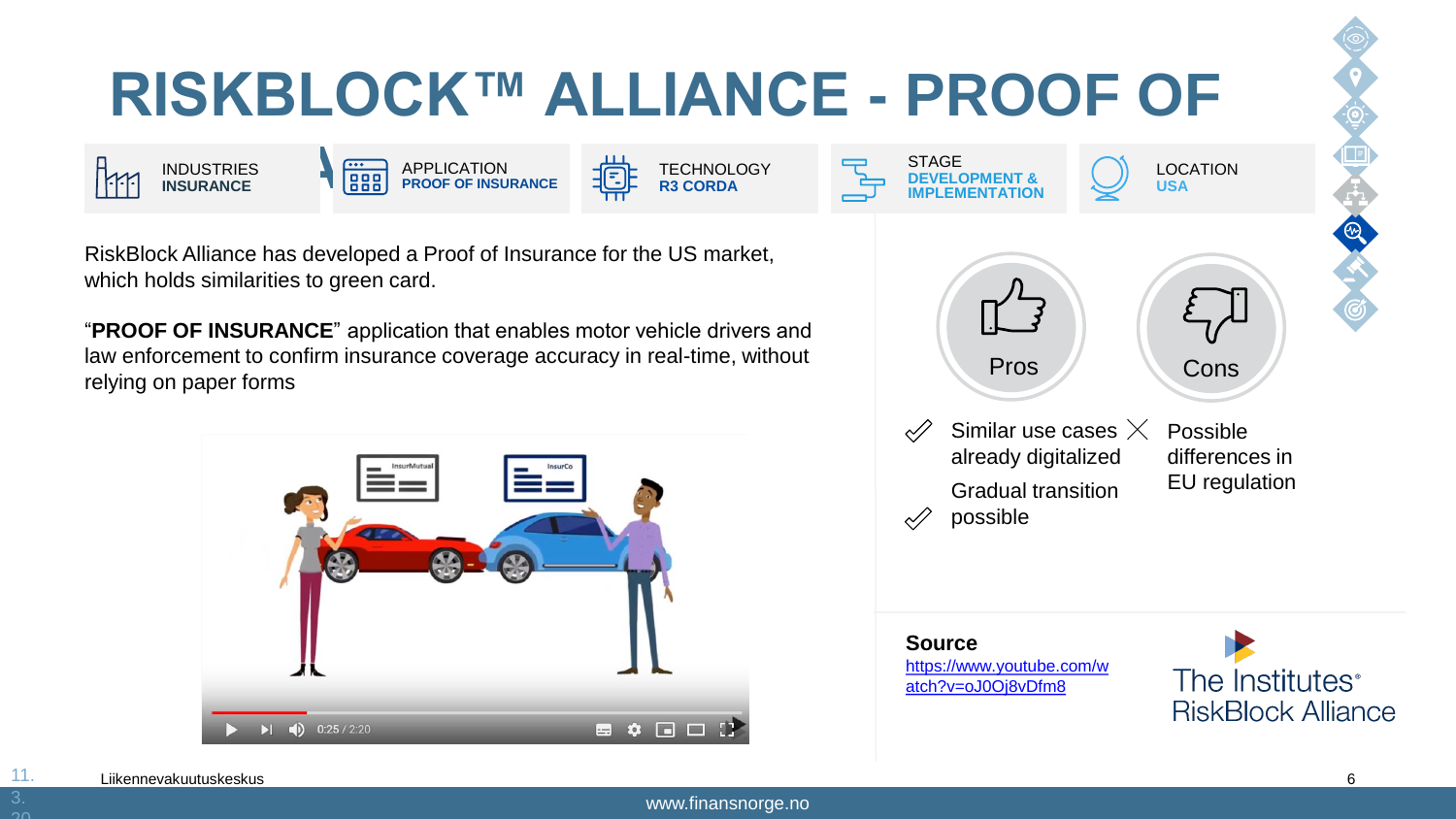### **Digitalization is transforming insurance for consumers and suppliers alike**

[https://www.johnhancock.com/life](https://www.johnhancock.com/life-insurance/vitality.html)insurance/vitality.html